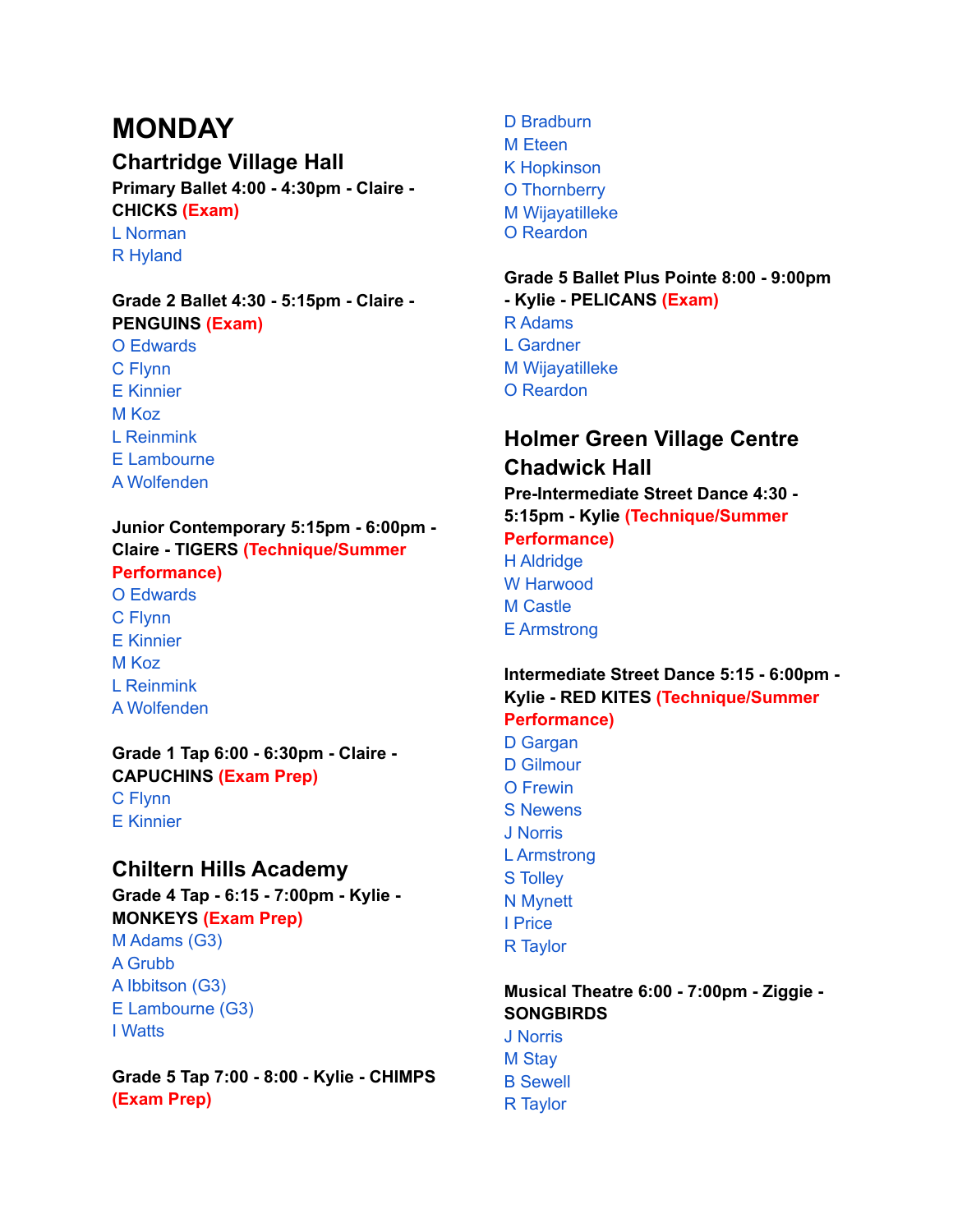# **Main Hall Junior Street Dance 4:00 - 4:30pm - Ziggie - BUZZARDS**

E Cooper D Looney D Williams J Williams M Musk O Curran E Curran L Harwood B Mear

#### **Primary/Level 1 Acro - 4:30 - 5:15pm Ziggie - LEMURS (Exam)** J Tanner R Milmine B Fox

B Childs

## **Level 2 Acro - 5:15 - 6:00pm - Ziggie - RACCOONS (Exam)** B Gardner H Price B Sewell M Stay R Taylor Eva Teja E Millward B Langley

# **TUESDAY**

# **St Michael's Church Hall Junior Street Dance 4:30 - 5:15pm - Kylie**

**- OWLS (Technique/Summer Performance)** L Carr L Gerwitz A Pyper A Wolfenden E O'Neill C Hayes A Wright

S Hewitt P Sawyer I Hamilton H Luckman

**Level 1 & 2 Acro 5:15 - 6:15pm - Ziggie - RACOONS (Exam)**

L Carr C Fountain L Gerwitz C Hewitt A Pyper S Van Den Berg M Adams M Koz H Luckman A Wolfenden

# **WEDNESDAY**

## **Holmer Green Village Centre Advance Street Dance 5:00 - 5:45pm -**

**Georgia - EAGLES (Technique/Performance)** F Beards B Gardner

- E King
- H Price
- B Sewell
- A Wareham

# **Chiltern Hills Academy (Dance Studio)**

**Intermediate Street Dance - 5:15 - 6:15 - Kylie - FALCONS (Technique/Summer**

# **Performance)**

M Adams M Ash D Begley P Fielding N Keeble N Sheahan I Watts M Tuffney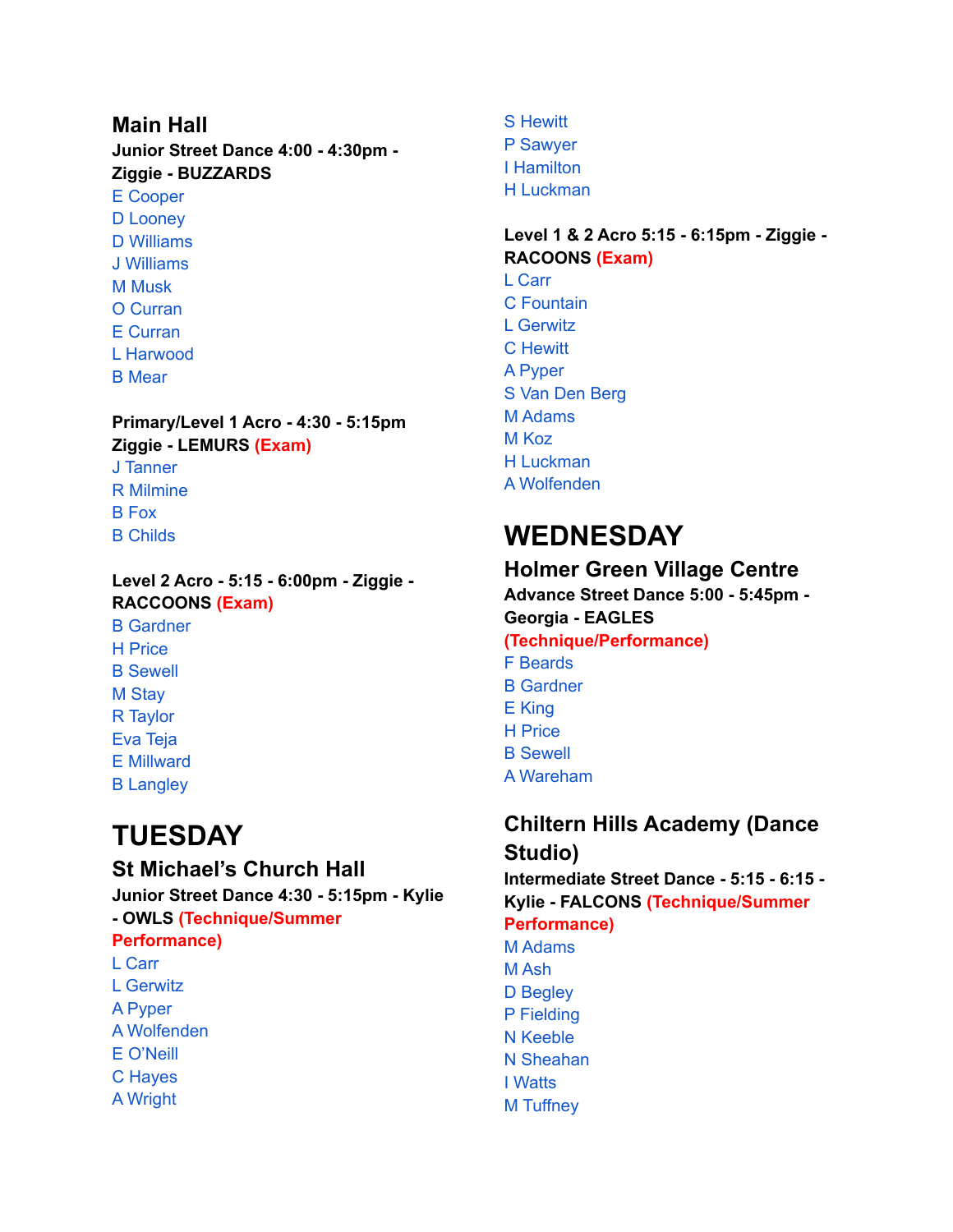H Walters I Cooper C Hawkes

## **Advance Street Dance - 6:15 - 7:15 - Eden - HAWKS (Technique/Performance)** R Adams M Eteen

C Frances-Gow L Gardner K Hopkinson M Nkoane Y Osborne O Reardon L Rymill O Thornberry

# **Advance Contemporary 7:15 - 8:15pm - Eden - PANTHERS**

D Bradburn R Adams M Eteen C Frances-Gow L Gardner K Hopkinson O Reardon L Rymill O Thornberry M Wijayatilleke

**Heels Class (over 16s) 8:15 - 9:00pm - Eden - £5 PAYG** First Wednesday of every month ONLY

# **Chiltern Hills Academy (Drama Studio)**

**Boys Junior Street Dance - 5:15 - 6:15pm - Lewis - GRIZZLEY'S (Informal Exam)** D Horne J Moberg-Brown E Norman

## J Spicer

**Inter Contemporary - 6:15 - 7:15pm - Kylie - CHEETAHS (Performance)** M Adams I Cooper A Grubb A Edwards M Edwards E Harris J Harris C Hawkes I Watts A Wijayatilleke D Begley

#### **Grade 3 Ballet Plus Pointe Prep - 7:15 - 8:15pm - Kylie - FLAMINGOS (Exam)**

I Cooper A Edwards M Edwards E Harris M Hunter N Sheahan I Watts A Wijayatilleke

## **Advance Contemporary (Technique) 7:15 - 8:15pm - Eden - PANTHERS** R Adams D Bradburn M Eteen C Frances-Gow L Gardner K Hopkinson

- O Reardon
- L Rymill
- O Thornberry
- M Wijayatilleke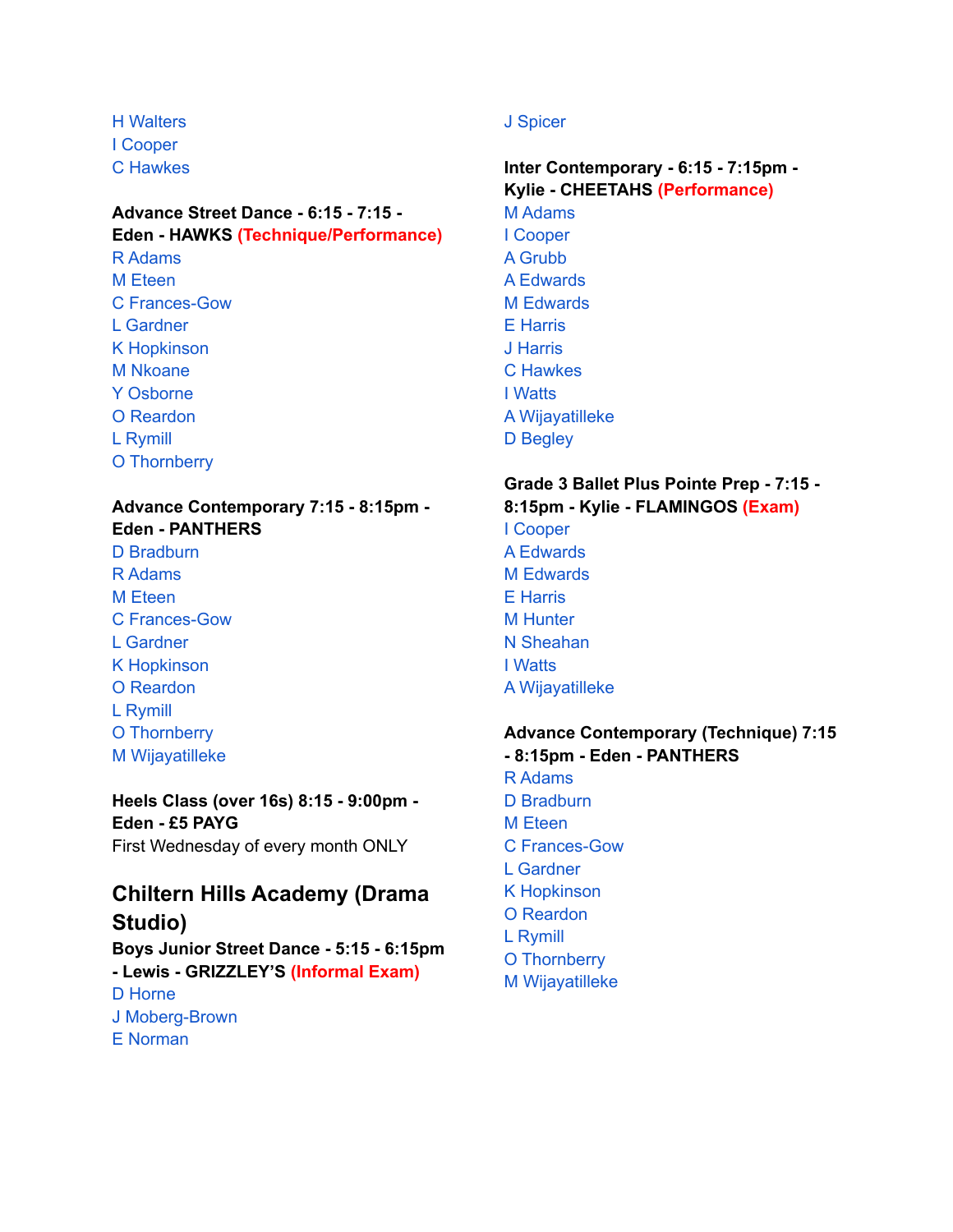# **THURSDAY**

# **Holmer Green Village Centre (Main Hall)**

**Pre-Primary Ballet 3:45 - 4:15pm - Kylie**

- C Dawson L Harwood C Keenan D Looney
- P Rose

#### **Primary Ballet 3:45 - 4:15pm - Claire - CYGNETS (Exam Prep)**

L Dawson A Dodds B Fox B Philips-Jones A Aulakh E Paterson T Tilling A Murphy A Pooley

#### **Primary Ballet 4:15 - 4:45pm - Kylie -**

C Dawson L Dawson L Harwood

#### **Grade 1 Ballet 4:15 - 4:45pm - Claire - SPARROWS (Exam)**

C Hodgkinson M Castle

## **Holmer Green Senior School**

#### **Grade 4 Modern/Contemporary 5:00 - 5:45pm Claire - PARROTS (Performance Prep)**

C Hodgkinson E Johnson L Moss I Price T Roberston C Stackhouse M Stay E Tall R Taylor S Tolley L Feek